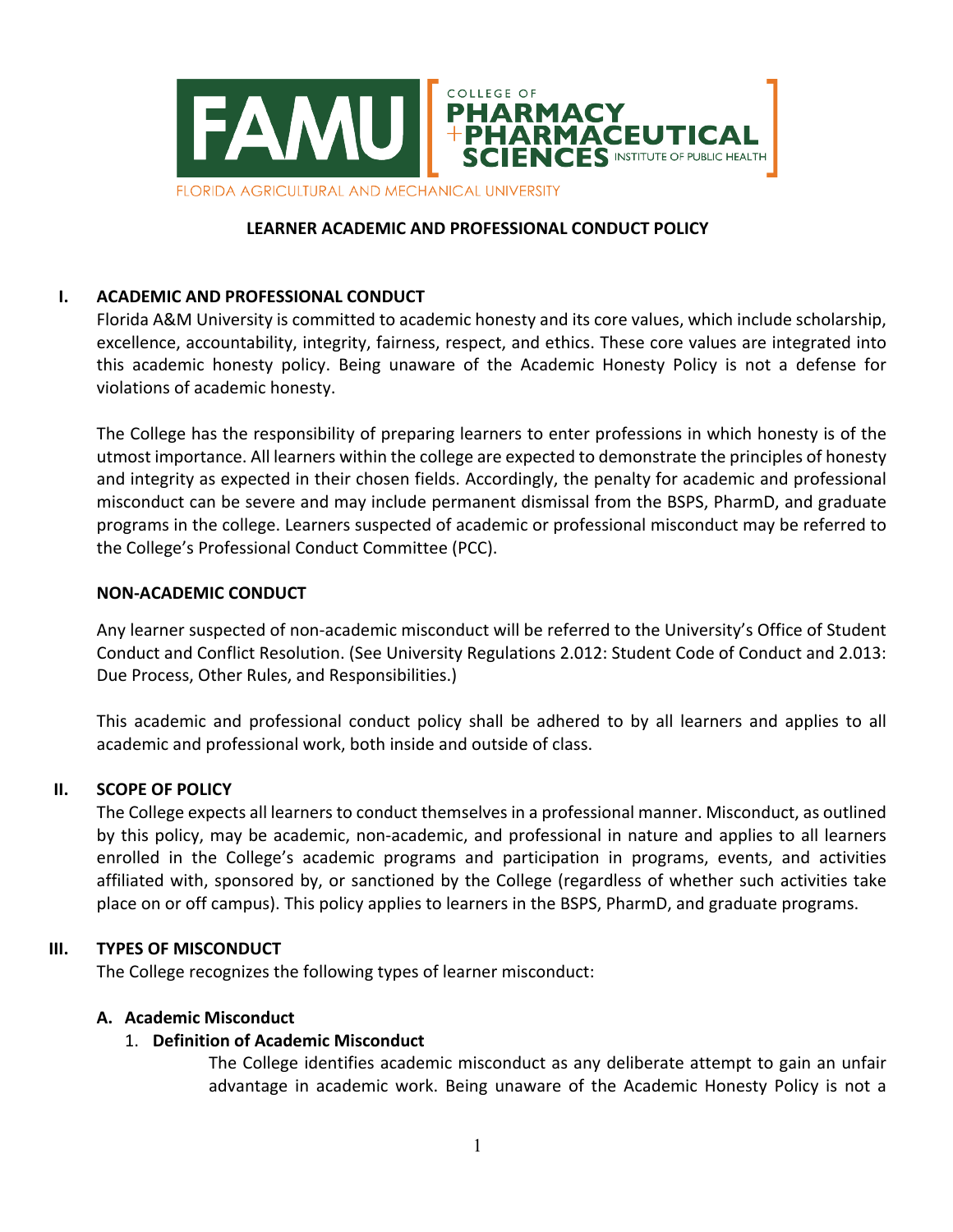defense for violations of academic honesty. For the purpose of this policy, academic misconduct is further defined as, but is not limited to:

- a. Unfair advantage: receiving, stealing, reproducing, or circulating exam or quiz materials prior to assessment; receiving, stealing, destroying, defacing, or concealing materials for the purpose of depriving others of their use; Unauthorized collaboration on an academic assignment; failure to return assignments or an exam as instructed; intentionally obstructing or interfering with another learner's academic work; or engaging in any activity with the purpose of creating or obtaining an unfair advantage over other learners
- b. Cheating: unauthorized use of information, notes, study aids, or electronic devices on or during an exam; altering graded assignments; exchanging information with peers during testing; use of forbidden electronic devices during an exam and/or an assessment.
- c. Falsification of information: intentionally furnishing false or misleading information; altering documents; forging signatures, or impersonating someone in an exam and/or assessment.
- d. Plagiarism: presentation or submission of work by someone else, as if it were one's own, including drafts of assignments.
- e. Unauthorized access to academic records: viewing, altering, or dispensing academic, administrative, or computer records; modifying academic, administrative, or computer records, computer programs, or systems; or interfering with the use or availability of academic, administrative, or computer records or computer systems.
- f. Violation of testing protocol. Bringing unauthorized items into a testing environment. Such items include but are not limited to cell phones, laptops, calculators, electronic devices, smartwatches, watches, pagers, photographic devices, recording devices, purses, briefcases, notebooks, testing aids, notes, papers, published materials, backpacks, or other bags. Unauthorized changes to assigned seats. Attempting to return to the testing room after unauthorized departure. Testing in unauthorized locations or locations not designated by the instructor.
- g. Other: providing information, material, or other assistance with the knowledge that such assistance could be used in violation of the University's Student Code of Conduct or other University policies or providing false information in connection with any inquiry regarding academic dishonesty.

## 2. **Faculty Member/Instructor's Responsibility.**

In response to Academic misconduct, the faculty member can choose to reprimand the student within the course OR to refer to the professional conduct committee. Instructors have the power to issue a written warning or reprimand or give a penalty grade - either for the exam/assignment in question or for the entire course. All instructor imposed sanctions must be immediately communicated to the Office of Student Affairs and to the learner. If a faculty member chooses to reprimand the student within the classroom and such sanction(s) are not accepted by the learner, the misconduct must be referred to the PCC, and the instructor must follow the procedure as outlined in Section IV of this policy.

## 3. **Penalties for Academic Dishonesty/Misconduct Upon Referral to the PCC**

For a learner engaging in academic dishonesty/misconduct, penaltieslevied by the PCC may range from and to the following: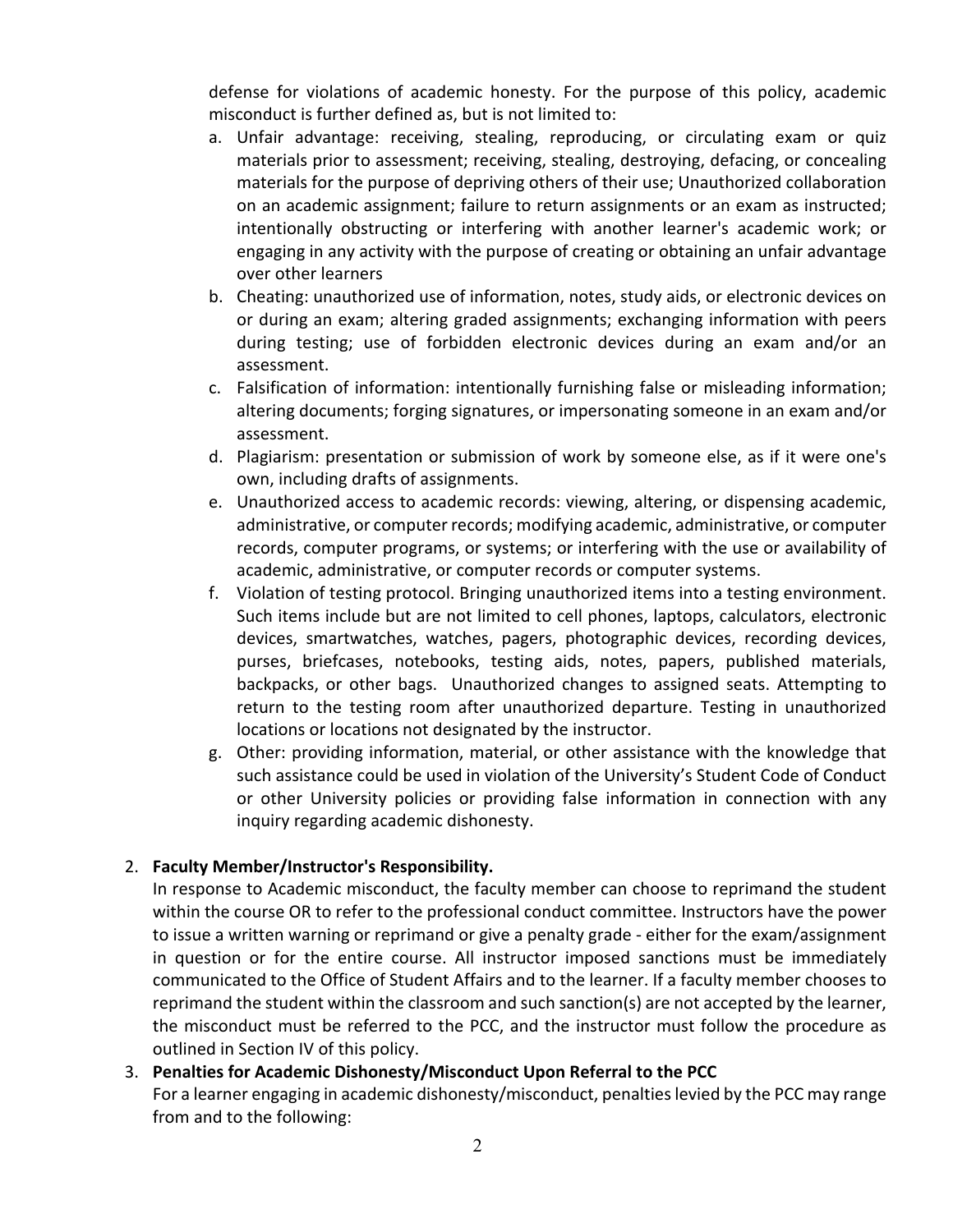- a. A written warning or reprimand issued to the learner's record
- b. Lowering a score on an exam or assignment
- c. Failing the course
- d. Suspension from the College
- e. Dismissal from the College.

# 4. **Degrees of Sanctions**

A learner found responsible for a violation or violations of this Policy shall be subject to sanctions commensurate with the offense with consideration given to any aggravating and mitigating circumstances, including but not limited to, the learner's file. The degrees of sanctions, based on egregiousness and past conduct, are:

- a. First Level Sanctions shall consist of: (i.) written and/or verbal apology to the affected party, (ii.) notation in learner's file held by the Office of Student Affairs, (iii.) Code of Ethics training, (iv.) penalty as per syllabus, and/or (v.) presentation on policy violation before the appropriate audience.
- b. Second Level Sanctions shall consist of any and all sanctions listed above as in the first level sanctions, and additionally: (i.) removal from learner held elected or appointed offices within College, and/or (ii.) termination of College provided scholarships.
- c. Third Level Sanctions shall consist of all sanctions listed in the first and second level sanctions and will additionally include suspension or dismissal at the discretion of the PCC.

# 5. **Learner's Responsibility Regarding Academic Misconduct**

Learners who believe that academic misconduct has taken place are encouraged to bring their concerns to the attention of the instructor for the course, other faculty, or administrators of the College as deemed appropriate.

## 6. **Personnel Involved in Reports of Academic Dishonesty**

- a. Faculty member/Instructor
- b. Learner(s) responsible for the alleged charges
- c. Associate Dean of Student Affairs or designee
- d. PCC
- e. Dean, College of Pharmacy

## **B. Professional Misconduct**

# 1. **Definition of Professional Misconduct**

The College identifies professional misconduct as the commission or omission of any act that is detrimental or harmful to the college and its reputation specifically those which violate the high standards of honesty, ethical integrity, and responsibility to maintain the health, safety, and welfare of the academic or professional community and the public. For the purpose of this policy, professional misconduct may include, as listed below, but not limited to:

- a. Violating Classroom decorum, as listed below but not limited to violations of expected terms of conduct described in course policies or syllabi or as otherwise articulated in writing by the instructor.
- b. Behavior (i.e. unnecessary talking, etc.) that disrupts the learning environment of other learners.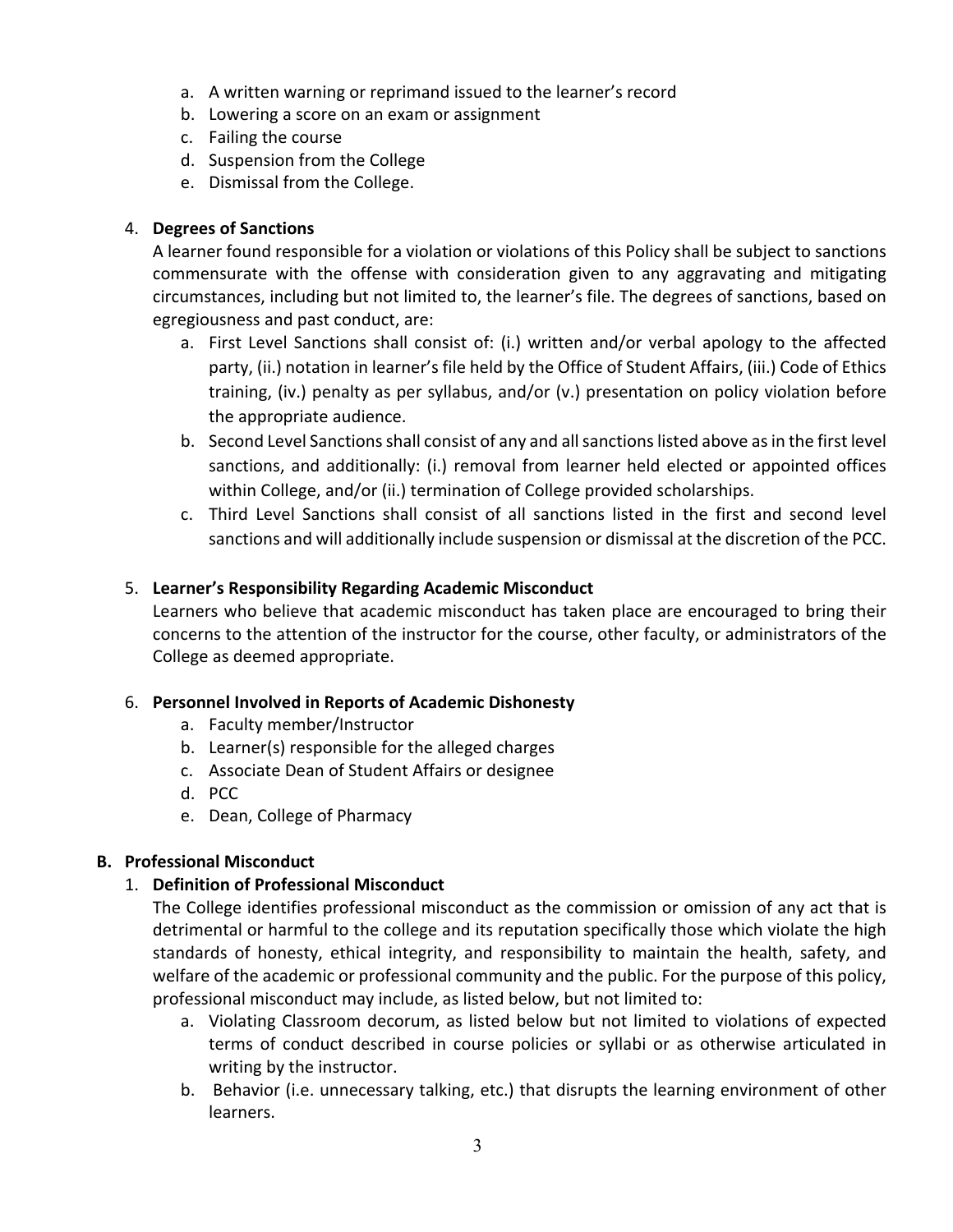- c. Exhibiting unprofessional behavior. Addressing faculty, staff, learners, preceptors, practitioners, or patients in an unprofessional, disrespectful, or inconsiderate manner.
- d. Sending harassing speech, obscenity-related material, or misuse of social media and/or any other communication.
- e. Refusing to comply with requests issued by faculty or administrators related to academic issues.
- f. Violations of codes of conduct described in the university's learner handbook, department, or course policies articulated by faculty/instructors in writing.
- g. Violations of any codes of conduct/policies in any place or practice setting affiliated with the college and/or FAMU (e.g. rotation sites, internships, etc.).
- h. Violation of patient confidentiality in any practice and/or learning setting.
- i. Knowingly providing false information or evidence to college faculty or administrators.

# 2. **Instructor's and Administrator's Responsibility.**

Instructors and Administrators may issue a written reprimand or refer the learner to the PCC for learner professional conduct violations and must immediately communicate such sanction to the Office of Student Affairs.

# 3. **Professional Misconduct Penalties Upon Referral to the PCC**

For learners engaging in professional misconduct, penalties levied by the PCC may consist of the following:

- a. Personal Counseling Assessment
- b. Financial Restitution
- c. Behavioral Contracts
- d. Required Letters of Apology
- e. Presentations to the College Community
- f. Service to the College or Community
- g. Professional mentoring
- h. Attendance at a Florida Board of Pharmacy hearing for student pharmacists
- i. Suspension or dismissal, at the discretion of the Dean of the College dependent upon the egregiousness of the conduct.

## 4. **Degrees of Sanctions**

A learner found responsible for a violation or violations of this Policy shall be subject to sanctions commensurate with the offense as listed above with consideration given to any aggravating and mitigating circumstances, including but not limited to, the learner's conduct record. The degrees of sanctions are:

- a. First Level Sanctions shall consist of: (i.) written and/or verbal apology to the affected party, (ii.) notation in learner's file, (iii.) Code of Ethics training, (iv.) penalty as per syllabus, and/or (v.) presentation on conduct before the appropriate audience.
- b. Second Level Sanctions shall consist of any and all sanctions listed above as in the first level sanctions, and additionally: (i.) removal from learner held elected or appointed offices within College/ and/or (ii.) termination of College provided scholarships.
- c. Third Level Sanctions shall consist of all sanctions listed in first and second level sanctions and will additionally include suspension or dismissal at the discretion of the PCC.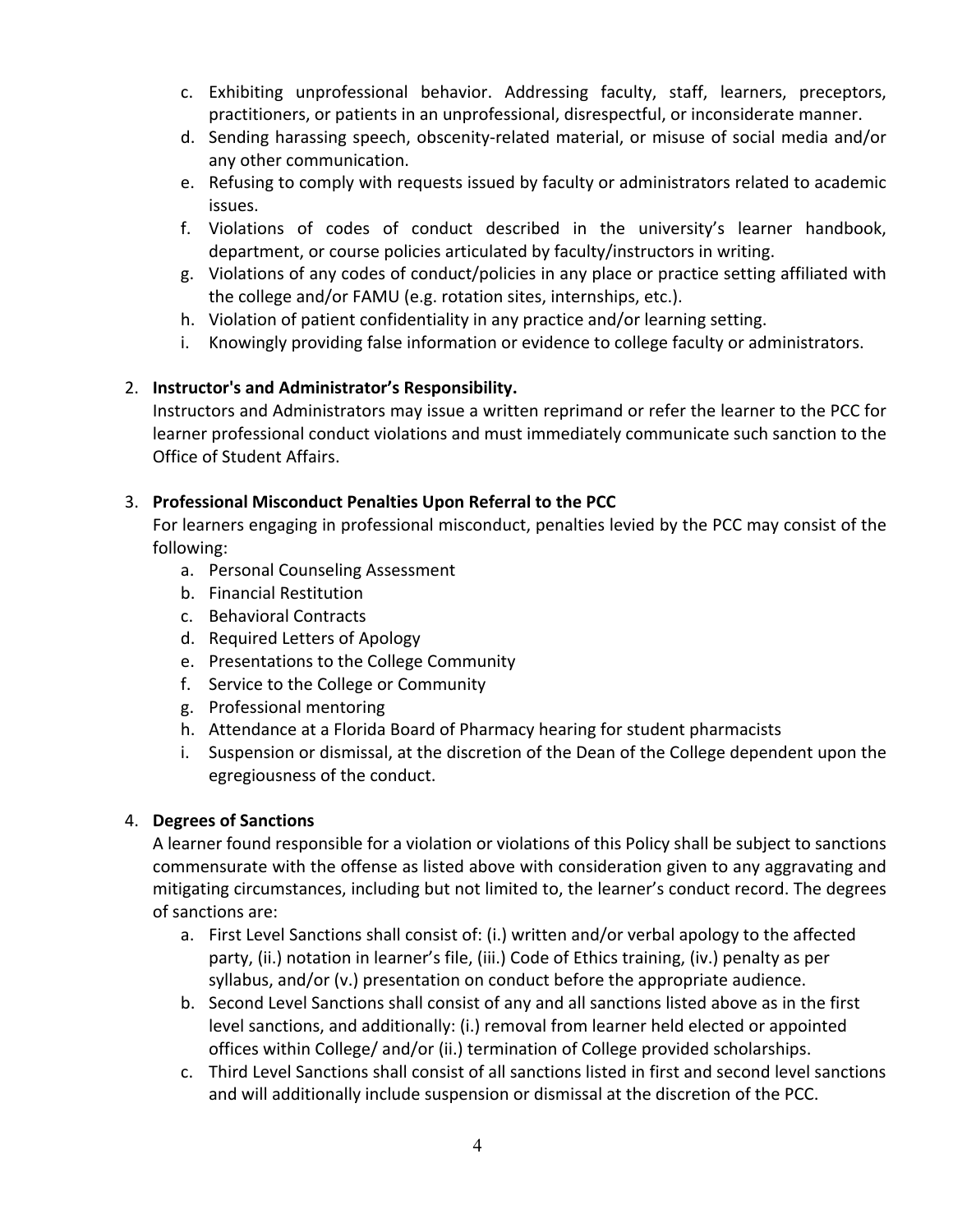## 5. **Learner Responsibility Regarding Professional Misconduct**

Learners who believe that professional misconduct has taken place are encouraged to bring their concerns to the attention of the instructor for the course, other faculty, or administrators of the College as may be appropriate.

## 6. **Personnel Involved in Reports of Professional Misconduct**

- a. Faculty member/Instructor/Administrator
- b. Learner(s) responsible for the alleged charges
- c. Associate Dean of Student Affairs or designee
- d. PCC
- e. Dean, College of Pharmacy

## **C. Non-Academic Misconduct**

## 1. **Definition of Non-Academic Misconduct**

Non-Academic Misconduct is governed by the University Student Code of Conduct (See University Regulation 2.012) and these violations will be addressed by the University's Office of Student Conduct and Conflict Resolution. Therefore, the College will refer these matters to that office.

## 2. **Non-Academic Misconduct Process**

If a faculty member, administrator, or party observing misconduct believes that a learner has engaged in an activity that constitutes Non-Academic Misconduct, he/she must refer the matter to the Office of Student Conduct and Conflict Resolution.

## 3. **Learner Responsibility Regarding Non-Academic Misconduct**

Learners who believe that non-academic misconduct has taken place are encouraged to bring their concerns to the attention of an instructor or administrators of the College as may be appropriate.

## 4. **Personnel Involved in Reports of Non-Academic Misconduct**

- a. Faculty member/Instructor/Administrator/Learners
- b. Learner(s) responsible for the alleged charges
- c. University's Office of Student Conduct and Conflict Resolution Personnel

## **IV. PROTOCOL AND PROCEEDINGS FOR ACADEMIC, PROFESSIONAL, AND NON-ACADEMIC MISCONDUCT**

- 1. ALL cases of learner misconduct should be reported as soon as the incident is observed.
	- 2. The instructor, administrator, learner, or observing party is responsible for initially taking appropriate action. A course instructor or administrator who has reason to believe that a learner has engaged in an act of academic or professional misconduct shall immediately upon discovery, attempt to resolve the incident and may sanction the learner as per this policy. In all unresolved cases involving academic and professional misconduct, and in cases of non-academic misconduct, the instructor, administrator, learner, or observing party shall:
		- a. Report misconduct on the appropriate form from the Office of Student Affairs and relay the relevant information on the form (i.e. item of misconduct, proposed penalty, etc.) The faculty member(s) who believes a learner is responsible for academic dishonesty is to copy the learner when the submission is made to the Office of Student Affairs. He/she is to suggest the desired outcome on the form.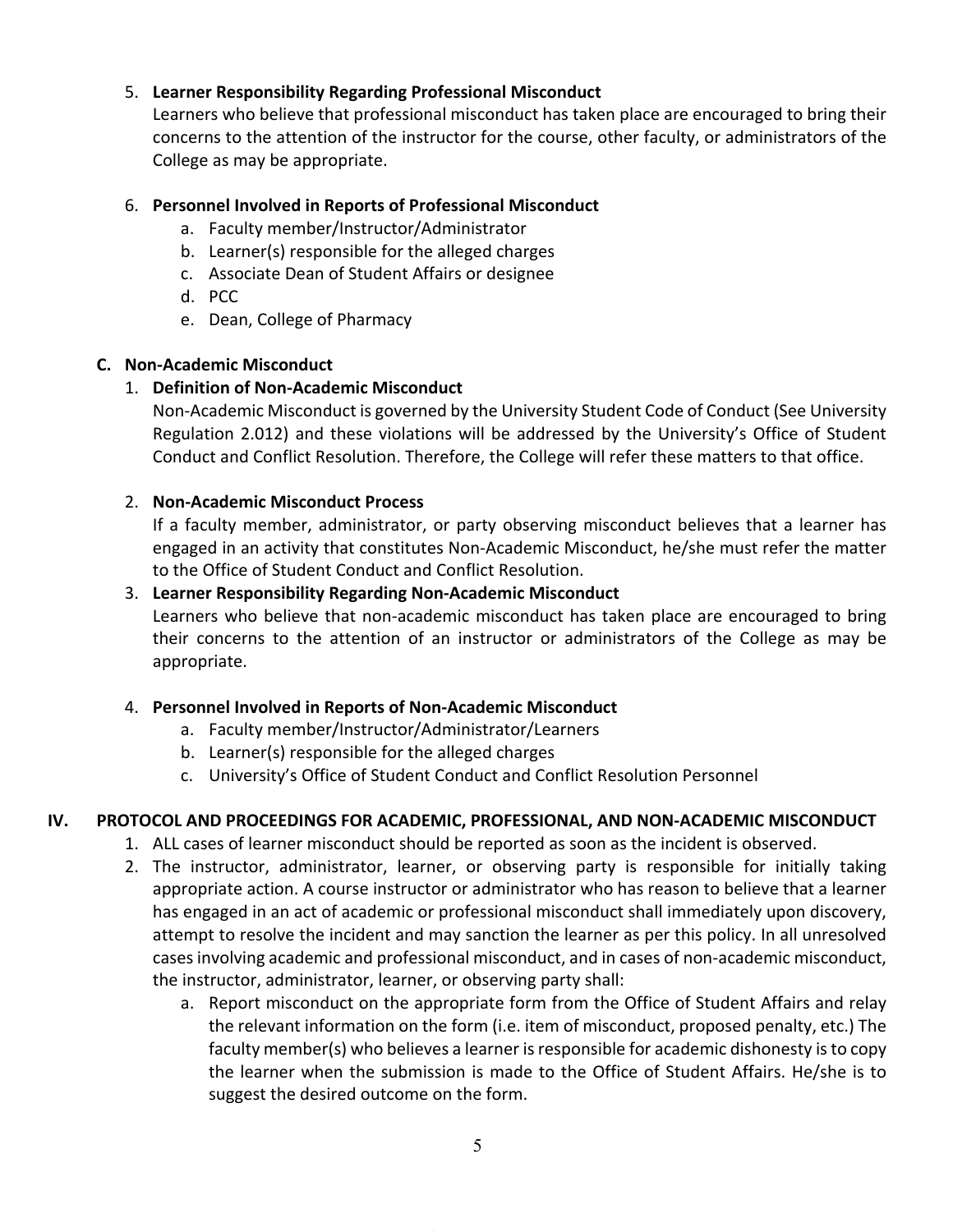- b. Submit the form to the Office of Student Affairs who will log the report and provide a copy to the PCC within 10 business days of receiving the form.
- c. The Associate Dean of Student Affairs or designee shall:
	- i. Notify in writing, the learner and, the Chair and members of the PCC of the impending misconduct allegation within 10 business days of receiving the form from Student affairs.
	- ii. Convene a separate meeting with the reporting instructor (and Division Director as applicable) and the learner to assemble all relevant information within 10 business days. A joint meeting may be held if warranted.
	- iii. Report the findings to the Chair of the PCC within 10 business days. If resolved, a statement of resolution will be placed into the learner's academic file. If not resolved, the matter should be forwarded to the PCC for adjudication (hearing).
- 3. Learner Notification
	- a. The learner who has been alleged of a charge of misconduct referred to the PCC will be notified in writing of the incident from the Associate Dean of Student Affairs or designee to ensure due process.
	- b. The letter shall:
		- i. Identify the specific misconduct charge(s) and information from the faculty member, administrator, etc. to support it/them.
		- ii. Specify the proposed sanction(s) recommended by the faculty member or administrator if applicable
		- iii. Specify a time for a meeting to discuss allegations and a possible rebuttal.
		- iv. Instruct the learner to contact the Chair of the PCC to either accept in writing the proposed penalty or, discuss the procedure for initiating a hearing. The Chair of the PCC will also contact the learner within 10 business days of referral.
	- c. This notification shall be sent via university email to the learner's most recent address of record on file in the Office of the Registrar within 10 business days of referral of the matter to the PCC.

#### **V. DUE PROCESS**

No learner may be sanctioned or dismissed from a course, program of study, without due process as outlined in the Florida A&M University Student Code of Conduct (See University Regulation 2.013: Due Process, Other Rules, and Responsibilities).

## **VI. HEARING GUIDELINES**

- 1. The learner may inspect all information that will be presented at least three (3) business days before the disciplinary hearing.
- 2. The learner may present information on his/her own behalf during the hearing.
- 3. The faculty/staff/administrator will then present information during the hearing.
- 4. The learner may have an advisor of their choice at the hearing who is authorized to have access to the learner's academic files as designated on a properly executed FERPA form. The learner must provide notice of the attendance of such person at least 72 hours (3 business days) prior to the hearing. If no notice is given, the hearing will be rescheduled to allow proper notice of attendance by an outside party, if necessary. This allowance will not be abused.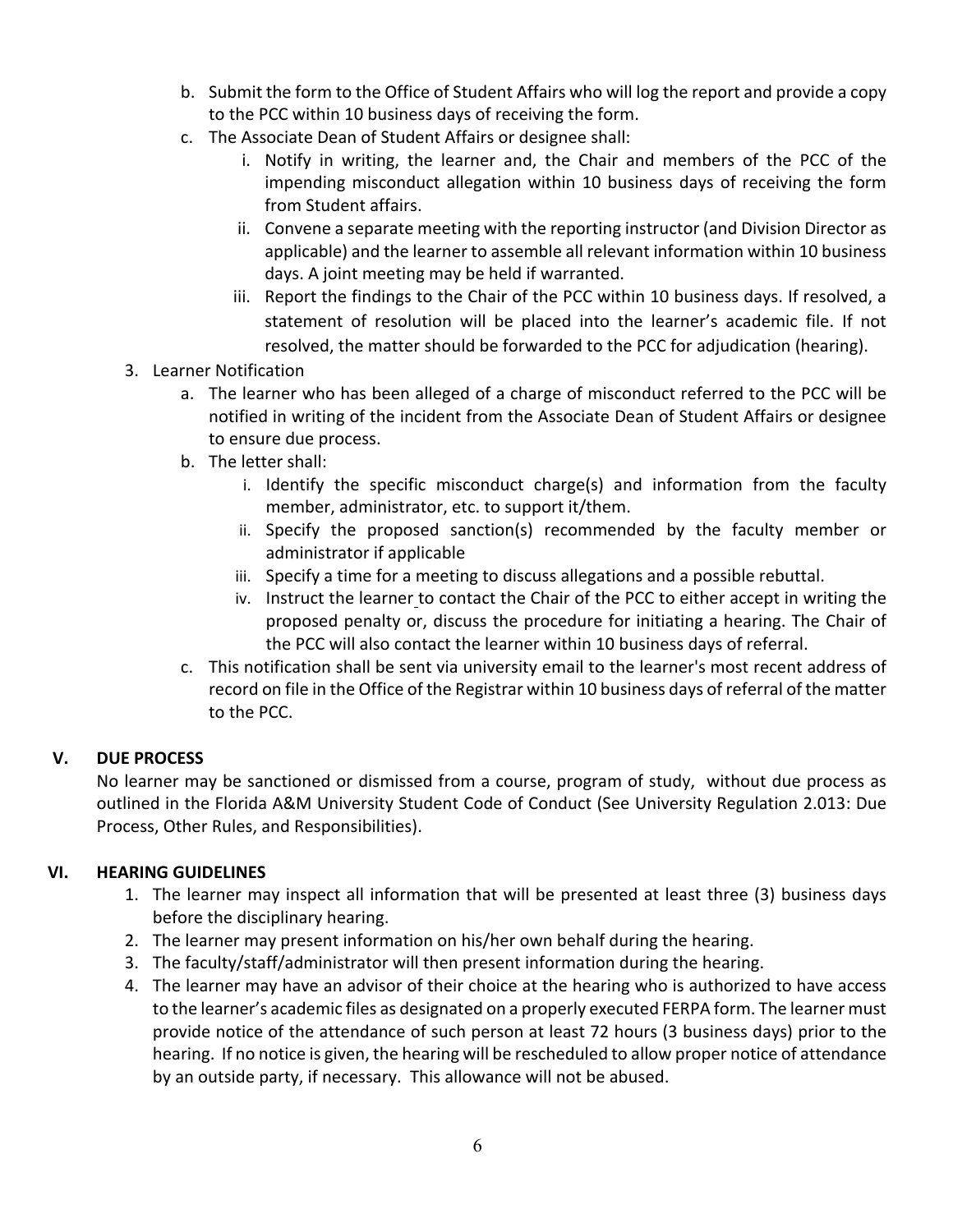- 5. An advisor is not allowed to address the committee during the hearing and shall not be allowed to attend an initial meeting between the faculty member and/or administrator and the learner. He/she is not allowed to deliberate or delay the proceedings.
- 6. If the learner presents with legal counsel, official notice must be provided in writing to the University's General Counsel and the Office of Student Affairs of CoPPS, IPH at least three (3) business days before the disciplinary hearing. A copy of such notice must also be sent to the Office of the Provost by the learner.
- 7. After the committee hears all evidence, a resolution will be determined and communicated to the learner and their academic advisor within 10 business days.
	- d. A summary table of learners sanctioned for academic dishonesty is to be constructed by the committee and forwarded to the Dean, Executive Assistant to the Dean, and the Associate Dean of Academic Affairs by the PCC Chair. The summary table should include the following:
		- **i.** Learner Name/Campus
		- **ii.** Degree program
		- **iii.** Year
		- **iv.** The allegation
		- **v.** Committee ruling
- **VII. COLLEGE APPEAL PROCESS** The granting of an appeal is not automatic. A learner who wishes to appeal a penalty for misconduct rendered by the PCC must write a formal business letter to the Dean of the College outlining the reasons for and nature of the appeal. This letter must have an "Academic (or Professional or Non-Academic, as applicable) Dishonesty Letter of Appeal" in the subject line and be delivered to the Dean of the College within 10 business days from the date of the PCC resolution letter. The PCC Committee Chairperson is to be copied on the message and letter.

The letter should include instructions about appealing to the Dean and the requirement of a business letter. In addition, the learner's academic advisor is to immediately contact the learner to ensure that he/she knows of the components of a business letter (see Appendix C).

No person may hear or decide an appeal if they conducted or participated in the conduct proceeding being reviewed on appeal. Deference is given to the original hearing body's outcome; thus, the burden is on the learner filing an appeal to demonstrate cause to alter the decision of the hearing body.

The written appeal must specify the reason(s) why consideration should be granted and are limited to the following:

- i. The learner's due process rights, as outlined in University Regulation 2.013, were violated in the conduct proceeding;
- ii. New information exists that was not known to the learner and could not have reasonably been known or discovered at the time of the original proceeding and which would have substantially affected the outcome of the proceeding. This does not include statements from an individual or learner who did not appear for a proceeding;
- iii. The information presented during the proceeding does not support the decision; or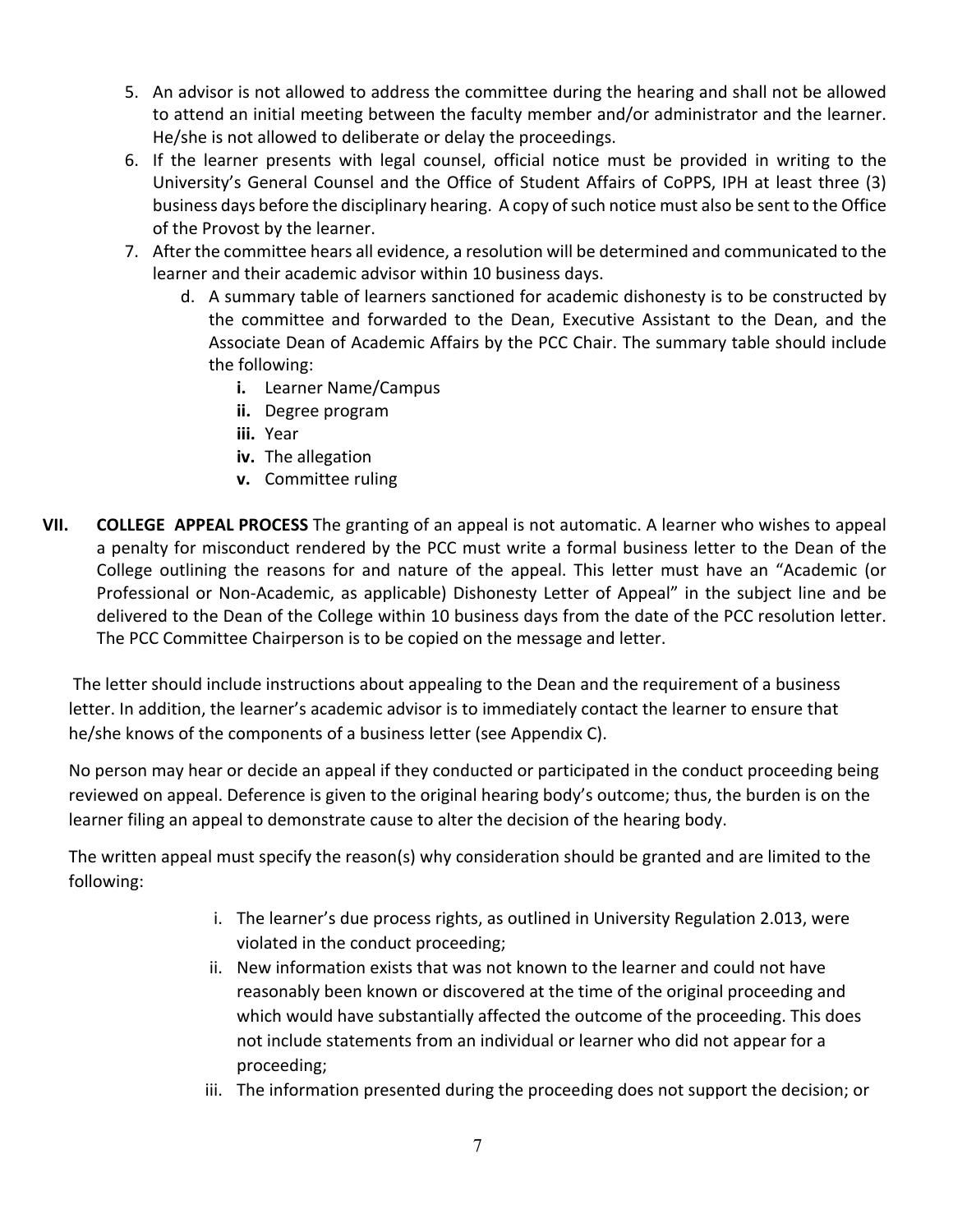iv. The sanction(s) imposed is not commensurate with the violation(s), with consideration given to any aggravating and mitigating circumstances.

The Dean of the College may uphold the decision and/or sanction(s); modify the decision and/or sanction(s); remand the case to the original hearing body for reconsideration of the decision and/or sanction(s) subject to any instructions, or remand the case for a new hearing.

The Dean will respond to a letter of appeal to acknowledge receipt and schedule an appeal meeting within ten (10) business days. Upon receipt of the appeal, the PCC Chair is to send to the dean all information used in its hearing. Scheduling occurs only after the receipt of an appeal in the form of a business letter with an acceptable basis for the appeal. The following factors will determine the scheduling of learners:

- 1. Order of committee ruling.
- 2. The proximity of APPE or NAPLEX examination this is a compelling factor that will shift a learner ahead of others.
- 3. Date and time of appeal submission.
- 4. Should a hearing be scheduled for a learner becomes affected by legitimate factors such as graduation certification and matriculation, the Dean may then schedule another learner whose case is ready to be heard.

The final decision concerning the decanal appeal shall be communicated to the learner, Executive Associate Dean, Associate Dean, Academic Affairs, Associate Dean of Student Affairs, and professor/instructor involved within 10 business days of the scheduled meeting with the Dean.

# **VIII. PROFESSIONAL CONDUCT COMMITTEE RESPONSIBILITIES**

- 1. Conduct hearing after reviewing the documentation
- 2. Call and question witnesses
- 3. Levy penalties for misconduct charges upheld by the Committee
- 4. File Hearing Resolution form with the Office of Student affairs

*The College reserves the right to modify or make exceptions to this policy and apply any such modification, or exception applicable to any learner without regard to the date of application, admission, or enrollment. This policy is neither a contract nor an offer to enter into a contract. Each learner is responsible for knowledge of the College's policies as well as for changes promulgated by the College as addenda to this Policy. This policy supersedes all previous versions of the Learner Misconduct Policy. Any changes made in the College's Learner Handbook or University's Honor Code will automatically be incorporated into this policy.*

| <b>Policy and Procedure Review and Revision History</b> |           |  |
|---------------------------------------------------------|-----------|--|
| <b>Creation Date:</b>                                   | 8/17/2020 |  |
| Reviewed Date: 8/17/2020                                |           |  |
| <b>Revised Date:</b>                                    |           |  |
| <b>Approval Date:</b>                                   | 8/17/2020 |  |
| <b>Effective Date:</b>                                  | 8/18/2020 |  |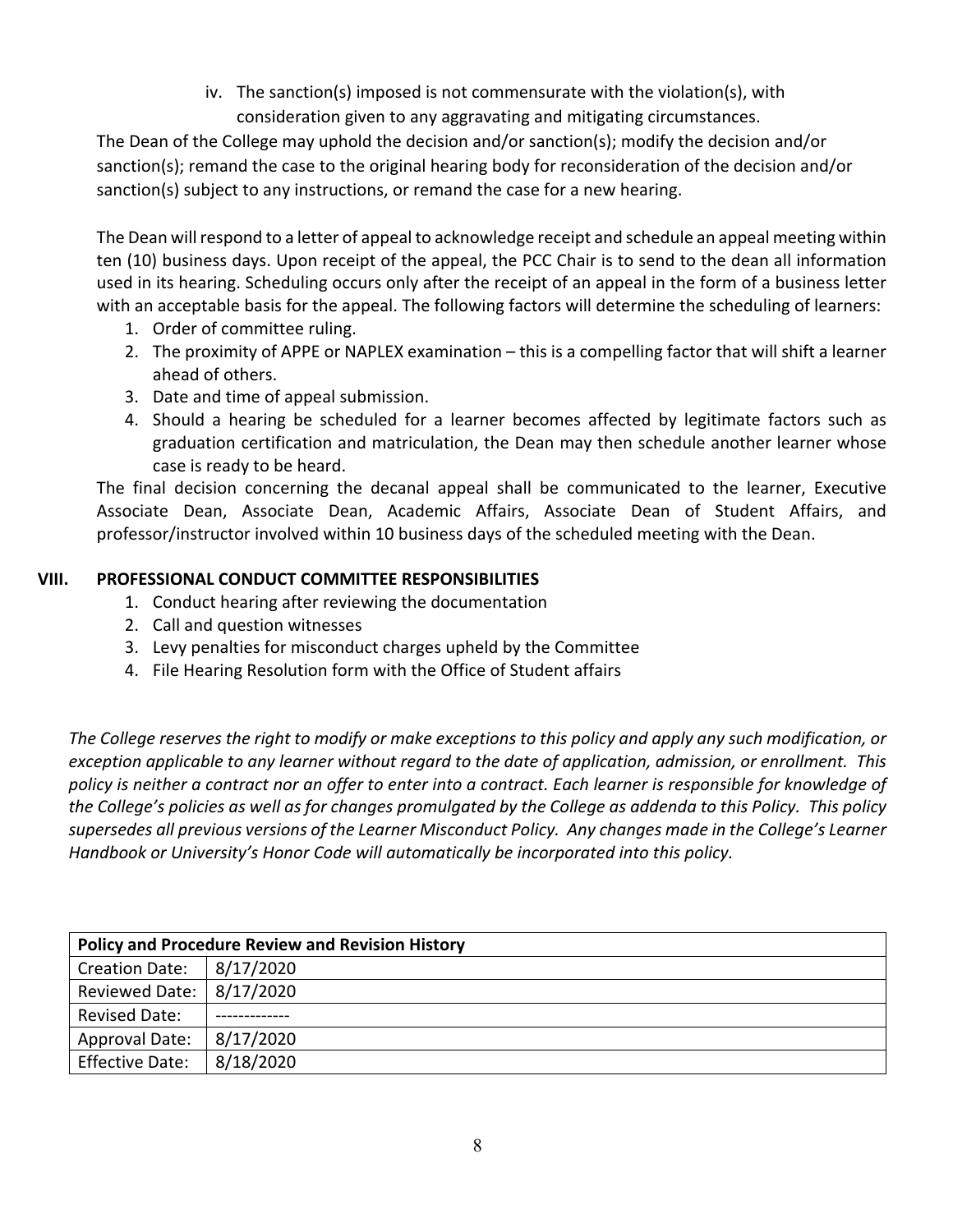## **APPENDIX A: Academic, Professional, and Non-Academic Misconduct Flow Chart and Response to Incident**

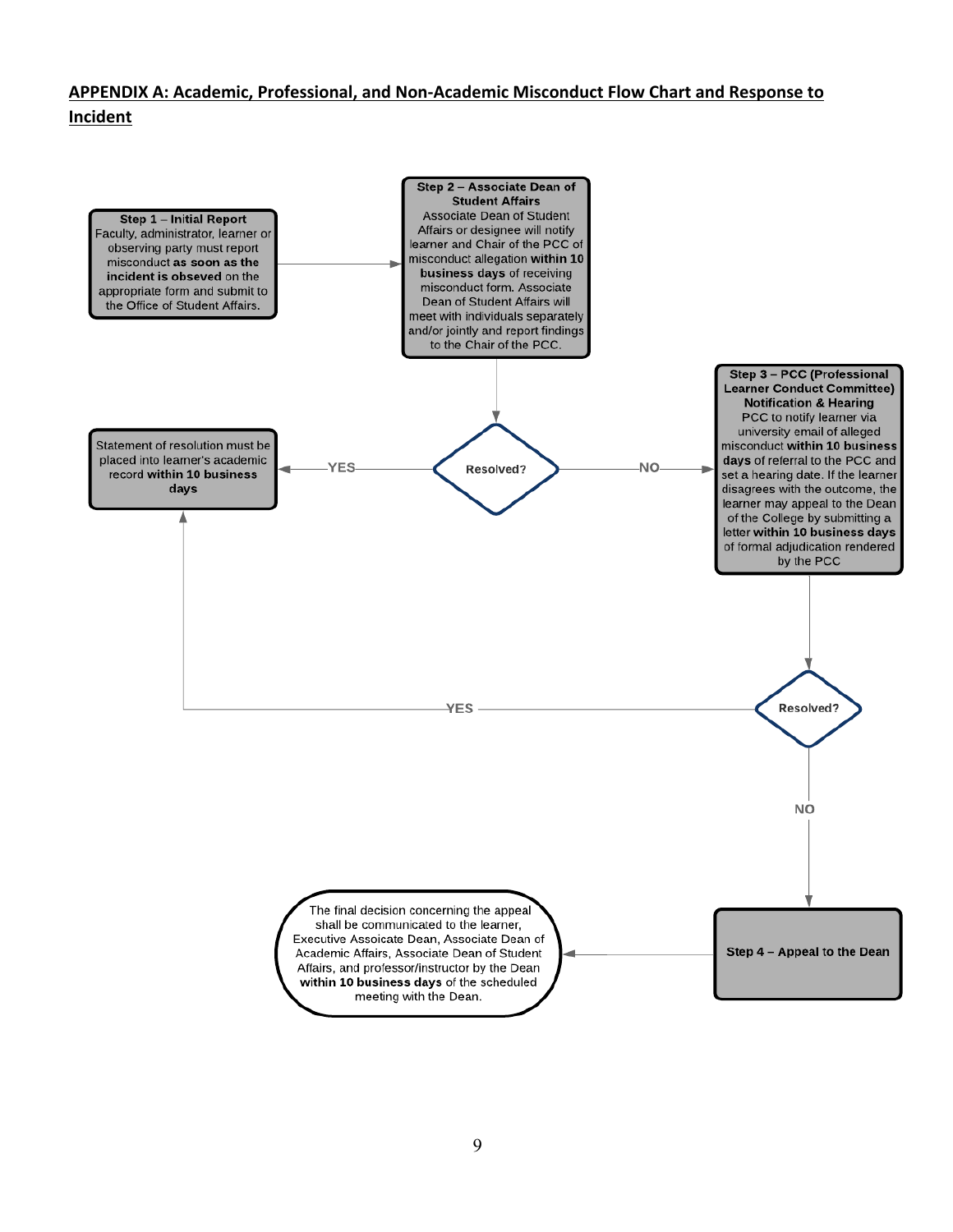# **APPENDIX B: Academic, Professional, and Non-Academic Misconduct Form**

| <b>EAMU</b> PHARMACEUTICAL                                                                                                              |     |
|-----------------------------------------------------------------------------------------------------------------------------------------|-----|
| <b>Misconduct Reporting Form</b>                                                                                                        |     |
| Please select one of the following: $\Box$ Academic $\Box$ Professional<br>$\square$ Non-Academic                                       |     |
| Learner<br>Name:                                                                                                                        |     |
| Course<br><b>Name</b><br>applicable): and applicable and applicable of the substantial and applicable of the substantial and applicable | (if |
| The following describes the allegations of misconduct by the learner:                                                                   |     |
|                                                                                                                                         |     |
|                                                                                                                                         |     |
|                                                                                                                                         |     |
|                                                                                                                                         |     |
|                                                                                                                                         |     |
|                                                                                                                                         |     |
|                                                                                                                                         |     |
|                                                                                                                                         |     |
|                                                                                                                                         |     |
|                                                                                                                                         |     |
|                                                                                                                                         |     |